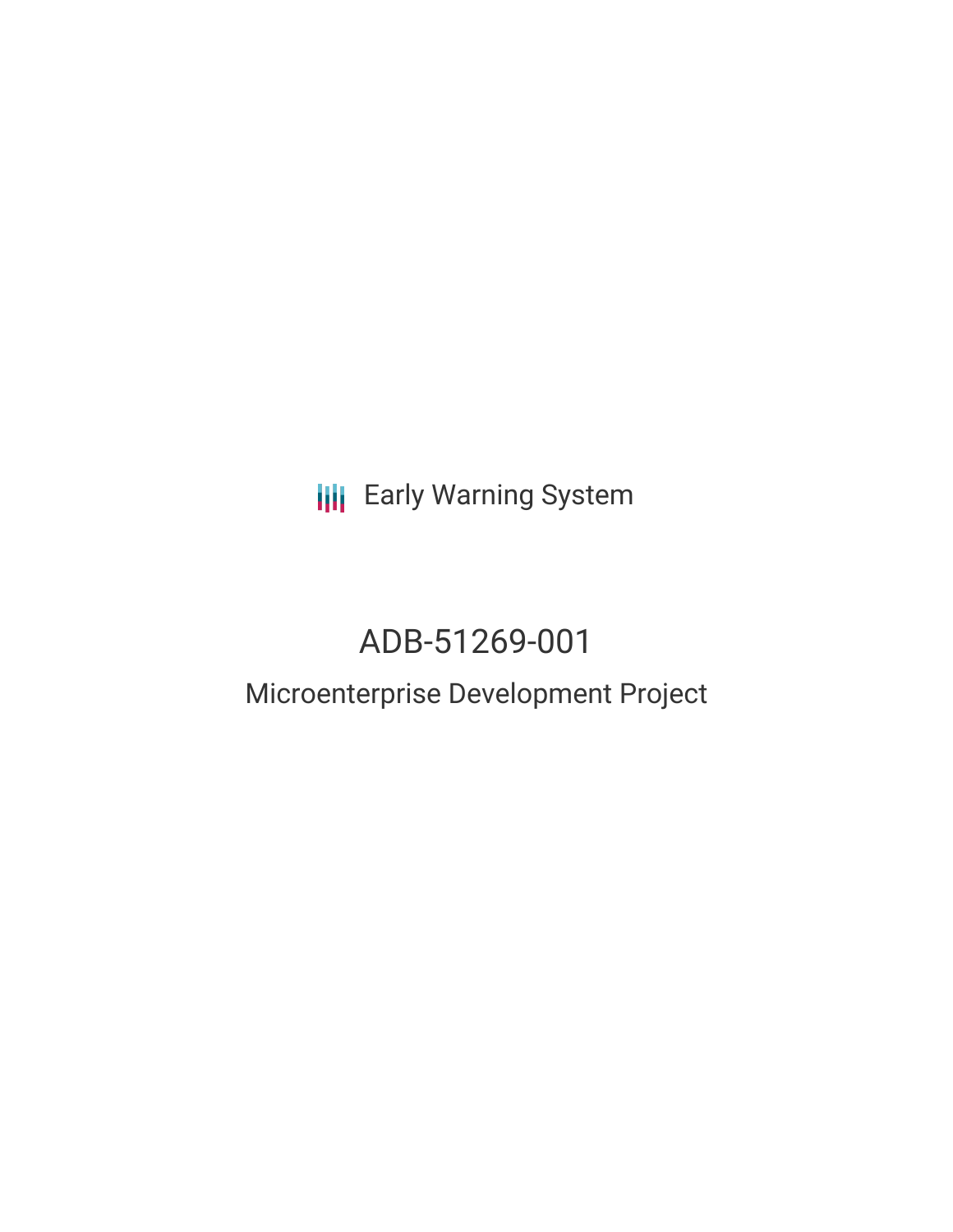

#### **Quick Facts**

| <b>Countries</b>               | Bangladesh                                                             |
|--------------------------------|------------------------------------------------------------------------|
| <b>Financial Institutions</b>  | Asian Development Bank (ADB)                                           |
| <b>Status</b>                  | Proposed                                                               |
| <b>Bank Risk Rating</b>        | FI                                                                     |
| <b>Borrower</b>                | Government of Bangladesh; Bank and Financial Institutions Division-MOF |
| <b>Sectors</b>                 | Finance                                                                |
| Investment Type(s)             | Advisory Services, Loan                                                |
| <b>Investment Amount (USD)</b> | $$50.50$ million                                                       |
| <b>Loan Amount (USD)</b>       | $$50.00$ million                                                       |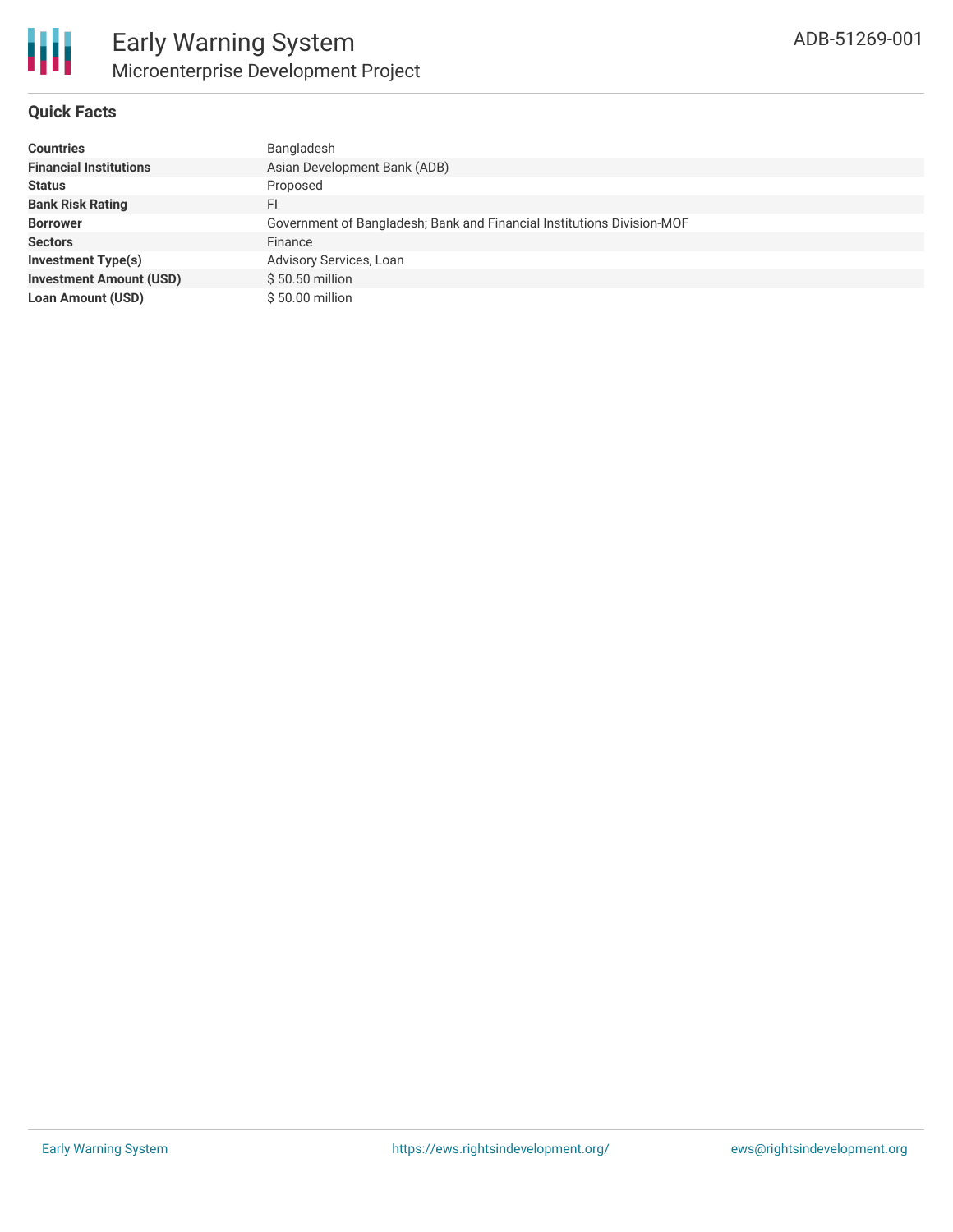

#### **Project Description**

According to ADB website, the project aims to promote microenterprise development for inclusive economic growth and poverty reduction. It will support improving microenterprise access to finance through the Palli Karma Sahayak Foundation (PKSF), an apex development finance and capacity building organization; and its partner organizations (POs), which are selected microfinance institutions (MFIs). The overall project comprises (i) a financial intermediary loan of \$50 million for a credit line to the PKSF and (ii) a TA grant of \$500,000 for building capacity for microenterprise development.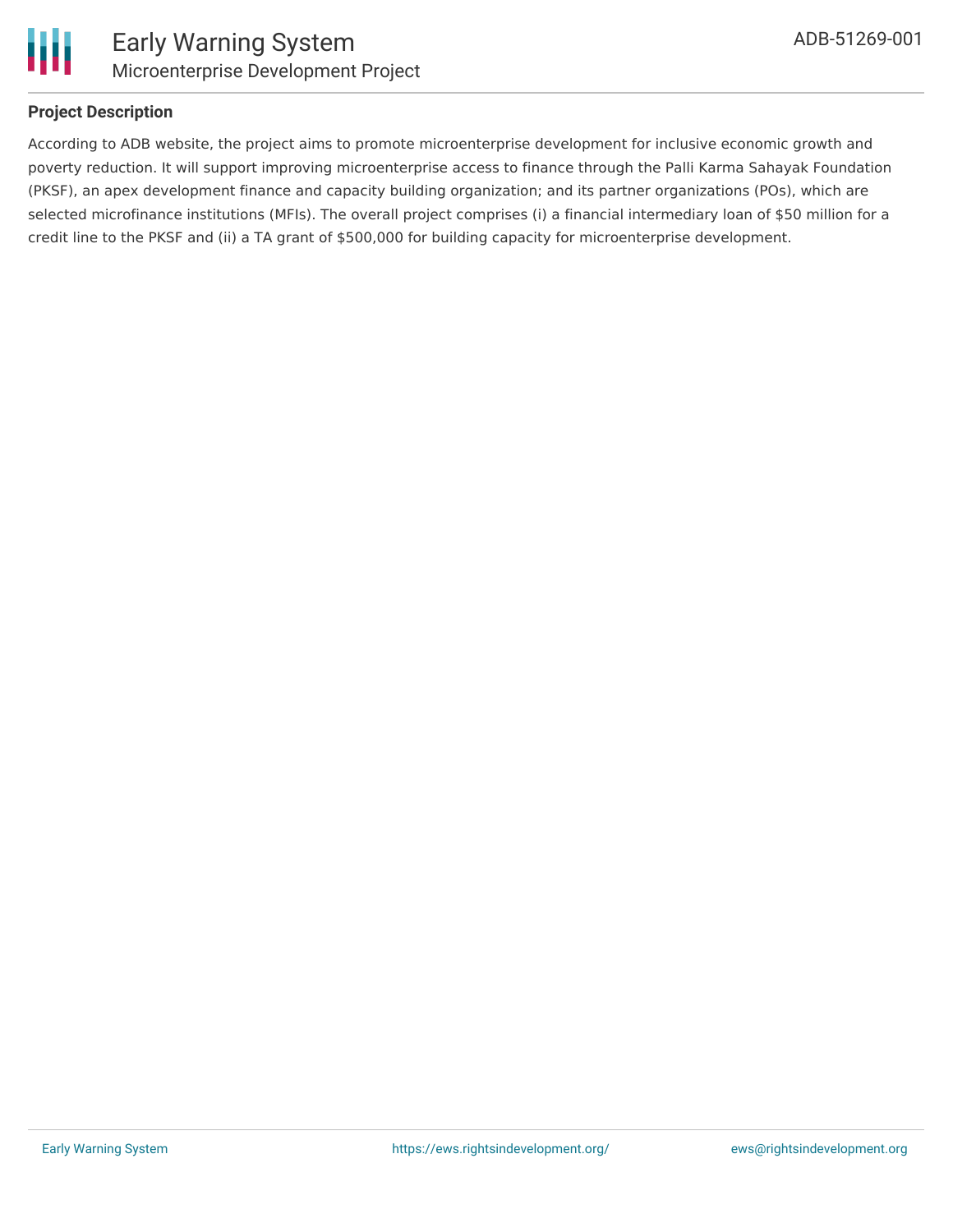#### **Investment Description**

Asian Development Bank (ADB)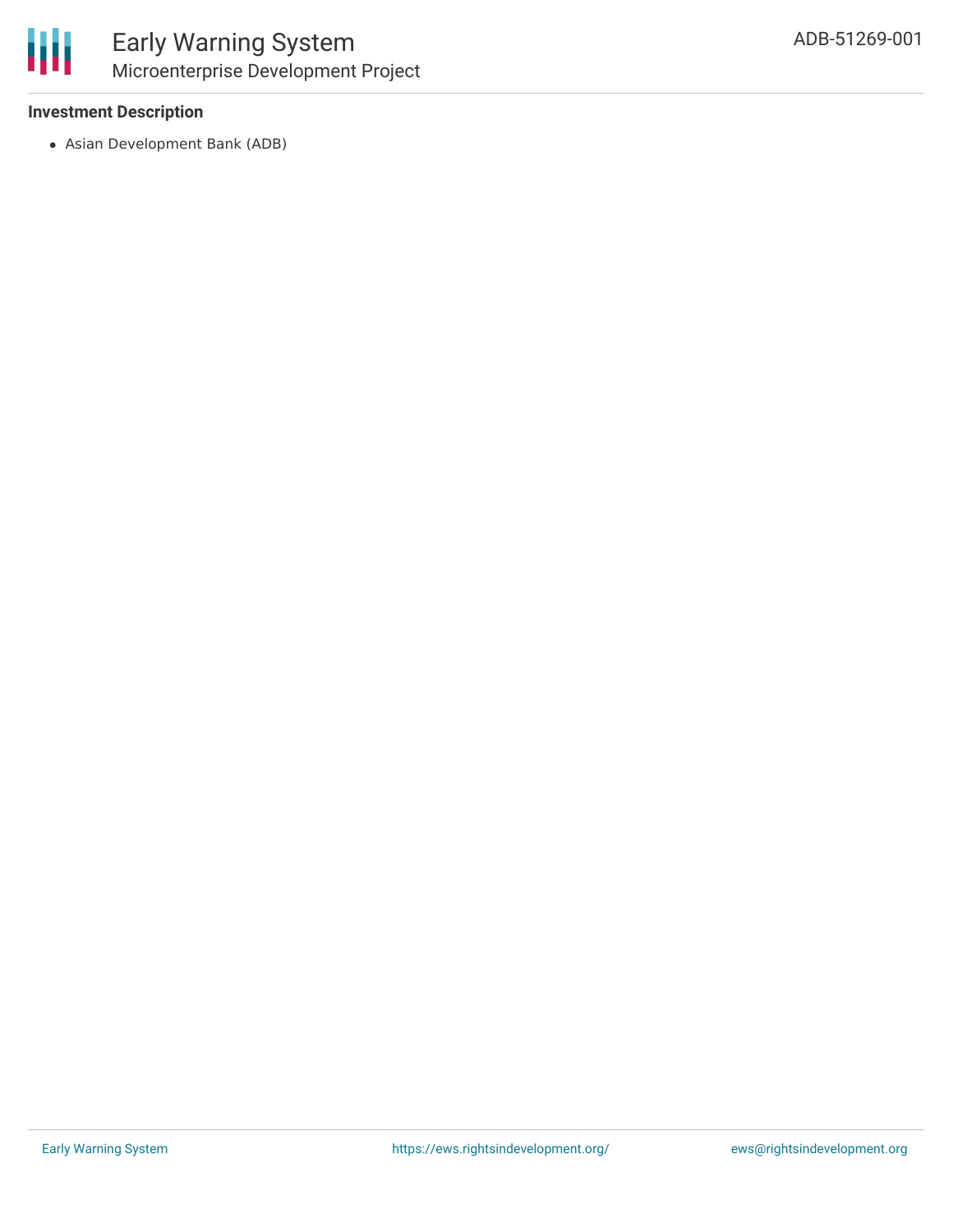### **Contact Information**

Bank and Financial Institutions Division - MOF

Email Address: [ARIJIT@FINANCE.GOV.BD](mailto:ARIJIT@FINANCE.GOV.BD)

#### **ACCOUNTABILITY MECHANISM OF ADB**

The Accountability Mechanism is an independent complaint mechanism and fact-finding body for people who believe they are likely to be, or have been, adversely affected by an Asian Development Bank-financed project. If you submit a complaint to the Accountability Mechanism, they may investigate to assess whether the Asian Development Bank is following its own policies and procedures for preventing harm to people or the environment. You can learn more about the Accountability Mechanism and how to file a complaint at: http://www.adb.org/site/accountability-mechanism/main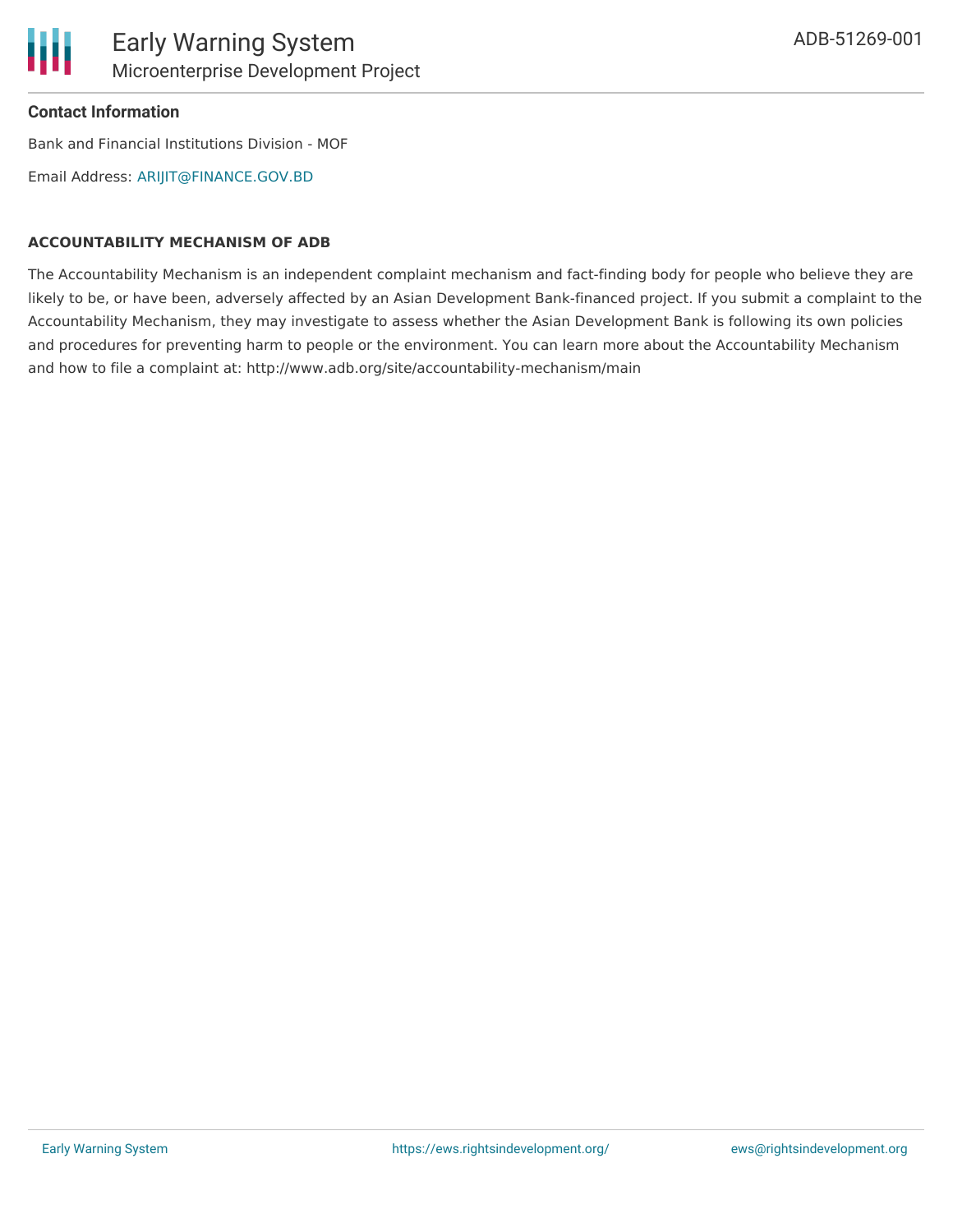

#### **Bank Documents**

- [Gender](https://www.adb.org/sites/default/files/project-documents/51269/51269-001-gap-en.pdf) Action Plan
- kssudr [bybsaayy](https://ewsdata.rightsindevelopment.org/files/documents/01/ADB-51269-001_tV5wUyO.pdf) unnyyn prklp : prklp tthyptr [\[Original](https://www.adb.org/bn/projects/documents/ban-51269-001-pds) Source]
- [Microenterprise](https://ewsdata.rightsindevelopment.org/files/documents/01/ADB-51269-001_o1LAnvc.pdf) Development Project: Initial Poverty and Social Analysis [\[Original](https://www.adb.org/projects/documents/ban-51269-001-ipsa) Source]
- Project [Administration](https://www.adb.org/sites/default/files/project-documents/51269/51269-001-pam-en.pdf) Manual
- Project [Disclosure](https://ewsdata.rightsindevelopment.org/files/documents/01/ADB-51269-001.pdf) PDF [\[Original](https://www.adb.org/printpdf/projects/51269-001/main) Source]
- Report and [Recommendation](https://www.adb.org/sites/default/files/project-documents/51269/51269-001-rrp-en.pdf) of the President
- Technical [Assistance](https://www.adb.org/sites/default/files/project-documents/51269/51269-001-tar-en.pdf) Report